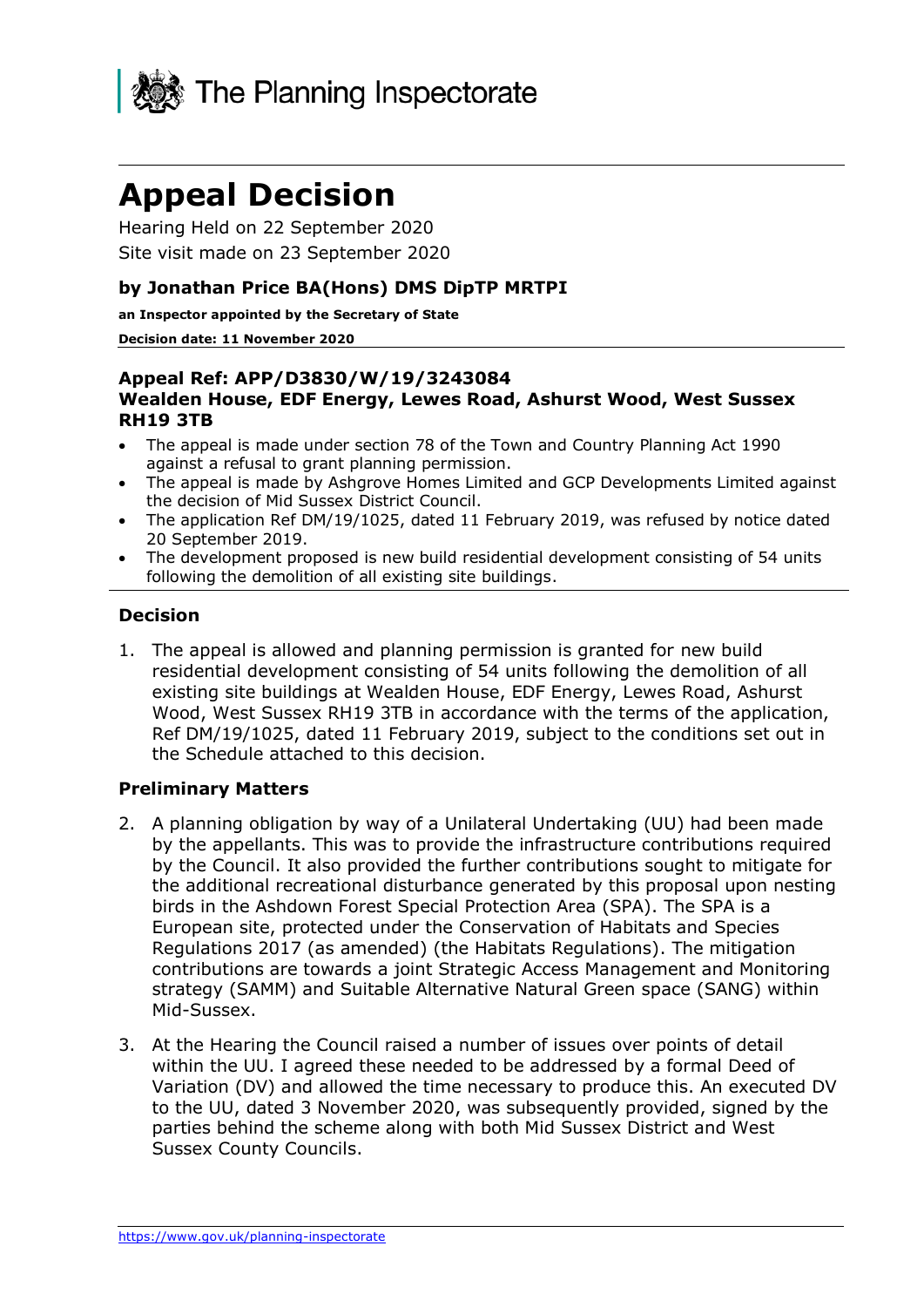4. The UU/DV is addressed later on in this decision. However, other than in respect of providing for affordable housing, this addresses the Council's original first reason for refusal, relating to the absence of the required infrastructure contributions, and also its second reason, over a failure to mitigate for the proposal's impact on the SPA. As competent authority under the Habitats Regulations, this mitigation payment then allows me to undertake the necessary appropriate assessment, as I have dealt with in paragraphs 33 – 36.

#### **Main Issues**

- 5. Following on from these preliminary matters, the main issues in the appeal are whether
	- (i) the proposal could viably support a level of affordable housing and
	- (ii) the amount of car parking proposed would be adequate.

#### **The Proposal**

- 6. Ashurst Wood is a quite large village, located just outside the major town of East Grinstead. The appeal site is set back from the A22, the major road that runs through the settlement. The land currently contains a large office building, and its associated parking area, which is currently unoccupied. The site entry from the A22 is shared with the business centre at Wealden House and the two residential apartment blocks adjacent to that. To its other side the appeal site abuts the grounds of a school, containing a dwelling sited close to the boundary. The appeal site backs onto a substantial belt of ancient woodland. The surrounding part of Ashurst Wood generally comprises quite low density two-storey suburban housing along either side of the main Lewes Road.
- 7. The 54 apartments (15 as one bed units and 39 as two bed units) would replace the office building. These dwellings would be contained within seven blocks of a unified contemporary design, surrounded by landscaping, open areas and a total of 67 car parking spaces. A landscaped buffer zone would be created in place of hard surfaced car parking next to the block of ancient woodland at the rear of the site.

#### **Policy Framework**

8. The site lies within the High Weald Area of Outstanding Natural Beauty. In policy terms it falls within the countryside, as defined in the Mid Sussex District Plan 2014-2031 (DP). However, it is allocated for development under Policy ASW9 in the Ashurst Wood Neighbourhood Plan (AWNP), which is carried forward in the DP. Supplementary Planning Documents (SPD) provide further detail over the application of DP policies in respect of affordable housing, viability and infrastructure contributions<sup>1</sup>.

#### **Reasons**

- *(i) Whether the proposal could viably support a level of affordable housing*
- 9. Policy DP31 seeks to deliver 30% affordable housing on sites providing eleven residential units or more. This policy recognises that viability is a material

<sup>&</sup>lt;sup>1</sup> Mid Sussex Affordable Housing, Development Viability and Development Infrastructure and Contributions Supplementary Planning Documents – all adopted July 2018.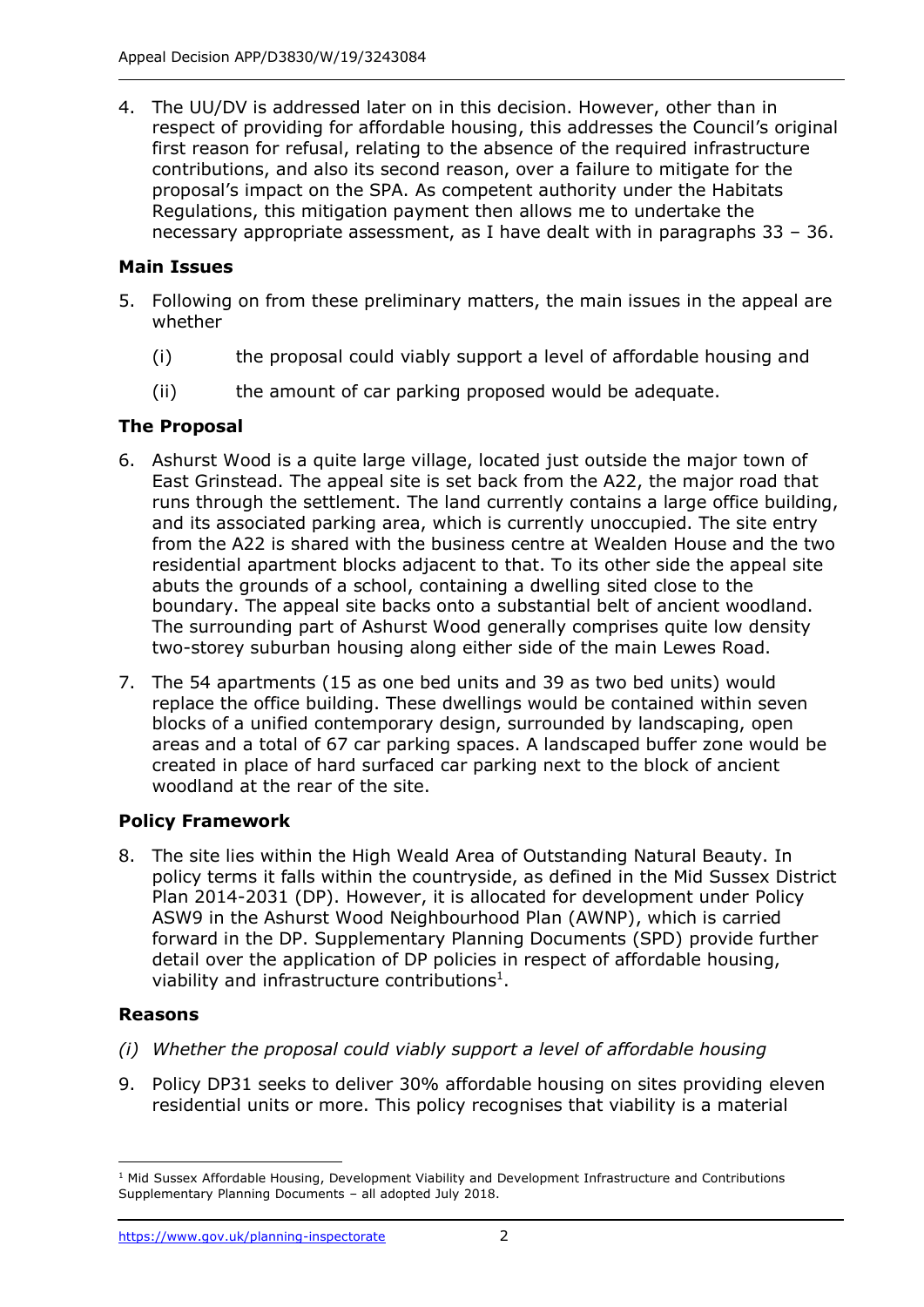planning consideration and acknowledges that there will be circumstances in which it is demonstrated that 30% affordable housing cannot be provided.

- 10. The viability SPD accepts a reasonable compromise but expects a demonstration of the nearest percentage to policy compliance that can be achieved, if not the full amount. In this case, the appellants' evidence is that, having accounted for the infrastructure and Habitats Regulations payments, the scheme cannot go on to viably deliver any affordable housing.
- 11. I have had regard to the viability report<sup>2</sup> submitted with the application and the subsequent reviews and iterations of this carried out on behalf of the Council<sup>3</sup> and the appellants<sup>4</sup>, the authors of which provided further verbal advice at the Hearing. I am grateful for the summary table setting out the main parties' respective positions over the development costs, values and profit margins.
- 12. The assessments have followed the residual land value (RLV) methodology recommended in the Council's Viability SPD. This approach shows whether a scheme is likely to proceed or not. It works out whether the residual value of a scheme, once the costs of development (including a reasonable profit for the developer) are deducted from the gross development value (GDV), cover the costs of site acquisition. The latter is not any actual price paid for the land but a Benchmark Land Value (BLV), which can be based on the existing use value with an appropriate premium, as applied in these assessments. Clearly, this needs to provide an adequate incentive for the landowner to part with the site. I am reasonably satisfied that the viability assessments have followed the SPD requirements and complied with relevant Government advice, as set out in the Planning Practice Guidance<sup>5</sup>.
- 13. The Council accepts the proposal would not likely provide a fully policy compliant level of affordable housing and remain viable. However, its position is that this proposal could nonetheless support a meaningful contribution, and not the nil provision argued as necessary by the appellant. Policy DP31 requires significant clear evidence to demonstrate a proposal cannot support the required amount of affordable housing.
- 14. Viability testing cannot provide an exact conclusion, due to the significant degree of uncertainty over the estimates made for the variables within any assessment. Evidence shows house prices do currently appear to be holding up in the face of the particularly high degree of economic uncertainty brought about by the current Covid-19 pandemic. As the most significant element to GDV, I broadly accept the appellants' figures. These are not markedly dissimilar to those produced for the Council, only less optimistic once sales marketing is separated as a professional fee cost. The higher profit developer margins included in the appellants' assessment address the present level of uncertainty in the housebuilding sector, and the economy more generally, and suitably reflect the prevailing risk climate.
- 15. The nature of this scheme, involving substantial demolition works and the redevelopment of previously developed land to provide custom built apartments, lends weight to the appellants' estimate of development costs, including exceptional amounts related to the nature of the project. These are

<sup>2</sup> Affordable Housing Consultancy Ltd February 2019

<sup>3</sup> Dixon Seale Partnership Limited – reports dated March 2020, June 2019 and 14 September 2020

<sup>4</sup> Andrew Golland Associates reports dated November 2019 and August 2020

<sup>5</sup> https://www.gov.uk/guidance/viability Last updated 1 September 2019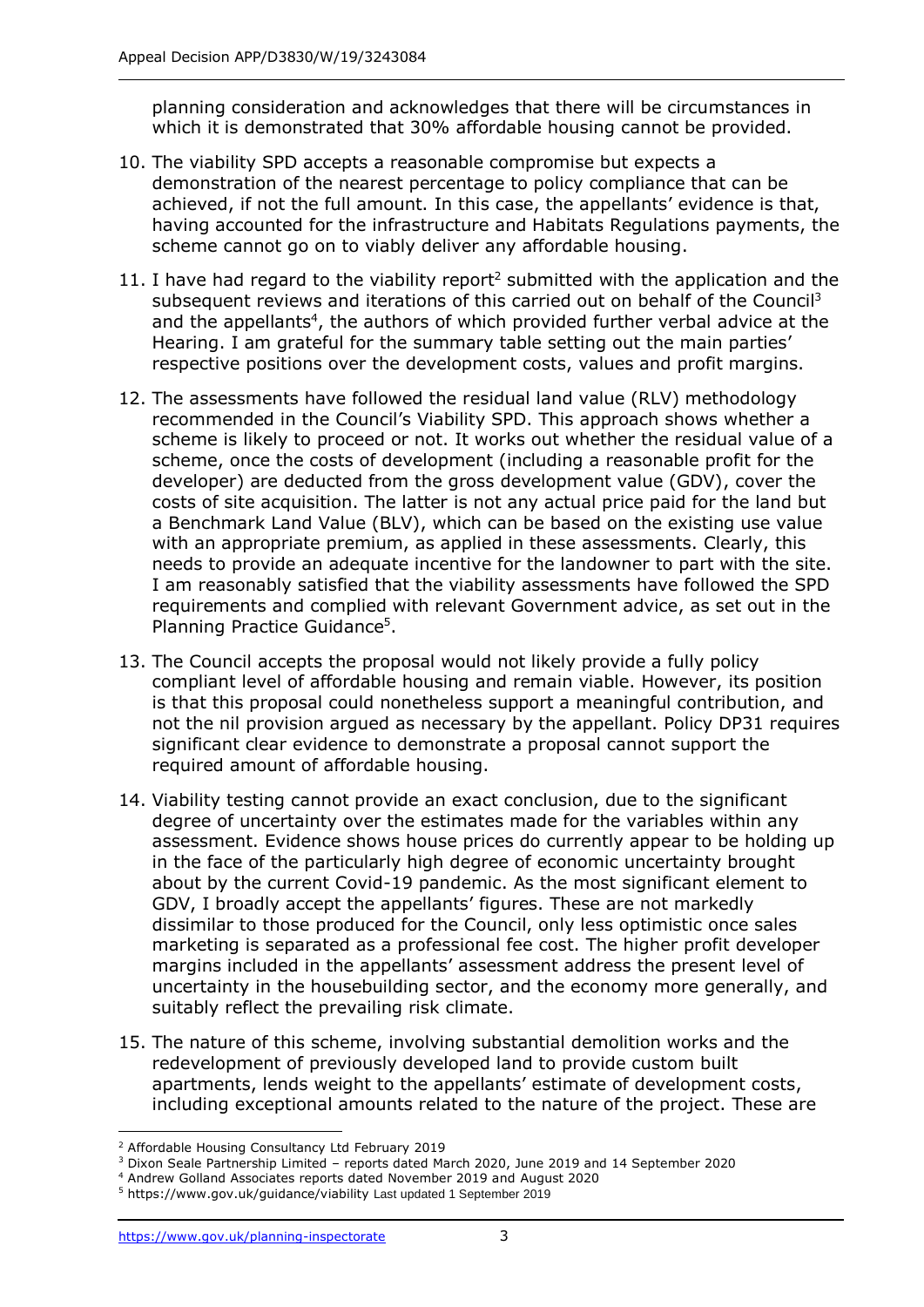higher costs than those of the Council's reports, but I consider these have been adequately substantiated on behalf of the appellants and are generally reasonable. I lean towards accepting the lower BLV figure provided in the assessments made for the Council, perhaps reflecting the growing trend for home working, with the suppressing effect this might have on values in the office market. However, even assuming the Council's BLV and its less pessimistic view on building costs, I remain satisfied the appellants' RLV is significant clear evidence, demonstrating the scheme cannot viably be brought forward with the inclusion of any affordable housing. The evidence is sufficient to conclude that the proposal would satisfy Policy DP31 and AWNP Policy ASW15 in this respect.

- *(ii) Whether the amount of car parking proposed would be adequate*
- 16. Policy DP21 requires consideration of whether this scheme provides adequate car parking, taking into account accessibility, the type, mix and use of the development and the availability and opportunities for public transport. These are all criteria for setting local parking standards included in paragraph 105 of the National Planning Policy Framework (the Framework). Policy DP21 also refers to the application of local standards, as here set by the AWNP.
- 17. AWNP Policy ASW21 seeks that new developments provide adequate and suitable off-street parking in order to minimise obstruction of the local road network in the interests of the safety of all road users, including pedestrians and cyclists. In the case of residential development, this policy requires a minimum of two parking spaces per unit of between one to three bedrooms. This would amount to a requirement for this development to provide 108 car parking spaces, with the proposal falling 41 spaces short. The proposal thus conflicts with the development plan through a clear shortfall in the amount of parking sought under Policy ASW21.
- 18. However, the scheme provides a mixture of two and one-bedroom flats, indicating a likely lower per unit parking space demand, compared with a scheme for all three-bedroom dwellings, which would have similarly required 108 spaces under Policy ASW21. This suggests to me it would be reasonable to apply some degree of flexibility over the actual amount of car parking sought by the AWNP.
- 19. In October 2019, the Council updated its car parking requirements to reflect new guidance produced by West Sussex County Council. I have had regard to this, and the County Council's parking demand calculator for this particular location. Whilst planning guidance, and not a part of the actual development plan, this recently updated standard attracts weight as a material consideration. The County Council guidance would seek somewhat less parking provision than the AWNP, but the proposal would still fall 26 spaces short of the 93 sought.
- 20. In paragraph 106, the Framework further advises that maximum parking standards for residential development should only be set where there is a clear and compelling justification that they are necessary for managing the local road network, or for optimising the density of development in city and town centres and other locations that are well served by public transport.
- 21. I agree that the appeal site is in part of a residential area without services and facilities immediately nearby, and that those closest would not be a convenient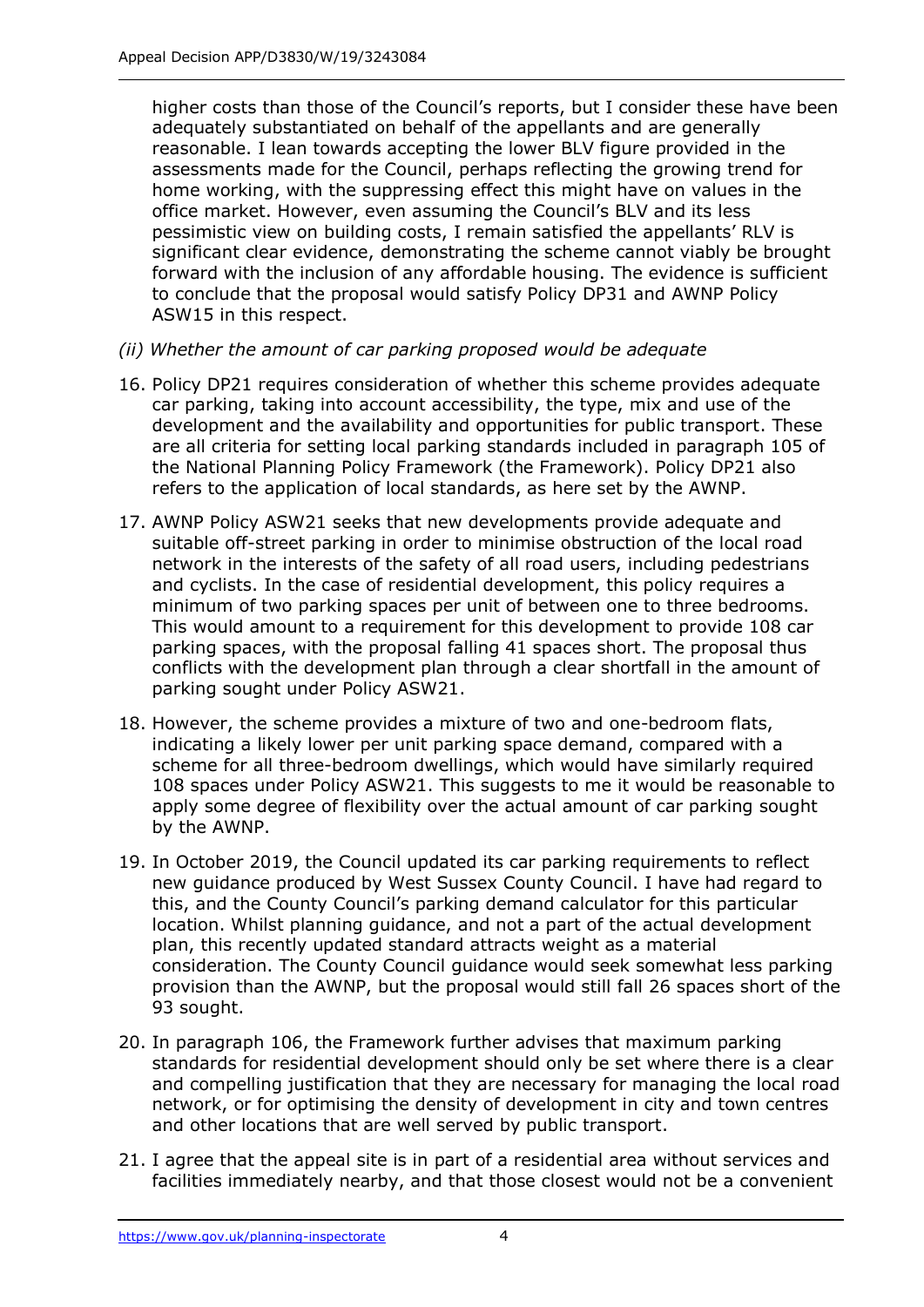walking distance. There is a regular bus service, but the location of the flats away from such services and facilities would encourage a reliance on access to a private car. With regard to overspill parking provision, this would not be appropriate along the A22, which is a busy strategic route. There are no quieter residential streets nearby to provide alternative parking, as might be available in more built up areas. Therefore, I agree the development would need to meet its demand for car parking on-site.

- 22. However, private car use and parking demand would be moderated by the measures set out in the proposal's Travel Plan Statement<sup>6</sup>. These would promote the take up of more sustainable travel choices, such as use of the bus service, cycling or car sharing/pooling. The combination of these measures, along with the small size of the units and an assumption of *caveat emptor*  being applied by future occupiers over available parking, are all persuasive factors towards the 67 parking spaces being adequate.
- 23. Furthermore, this amount had satisfied the County Council's previous 2010 guidance and parking demand calculator, prior to the 2019 update which no longer differentiates between houses and flats. Given the date of the original application, just prior to the Council updating its car parking requirements, I consider it reasonable for the local highway authority to have relied on its original advice, based on the 2010 standards.
- 24. In respect of the harm arising from the level of on-site parking proposed, it is significant that the local highway authority has raised no highway safety objection. The Council's case rests on the scheme proposing too many flats for the land available. However, I need to balance this with the delivery of a viable scheme, the existing office accommodation use of the site and a general need to make effective use of land, particularly that which is previously developed, in meeting a general need for housing.
- 25. The adjacent A22 is a busy strategic road which would be a deterrent as a reasonable parking choice and where, should it occur, this would likely be addressed by local highway authority regulation or enforcement. There might be pressure on the parking available on the adjacent land at the Wealden House site, but measures might be taken to prevent this.
- 26. There would be conflict with development plan policy and current guidance over the amount of on-site parking proposed. However, in the context of the local highway authority's view, paragraph 106 of the Framework would not support the application of these maximum standards without the compelling justification for managing the local road network. A more restrained level of car parking for this development would help reduce private car use and promote sustainable travel choices, in line with wider national and local policy. On balance, and subject to the application of the measures within the Travel Plan Statement, I consider the amount of car parking proposed to be adequate.

#### **Other Matters**

27. Interested parties have raised objections to the density of accommodation and contemporary urban character of the apartment complex proposed. This clearly raises some conflict with parts (a) and (b) of AWNP Policy ASW9 which, in relation to this specific site, seeks a scheme reflecting the predominant

<sup>6</sup> Travel Plan Statement Proposed Residential Development, Wealden House (EDF Site) Final V2.0 by Motion 30 January 2019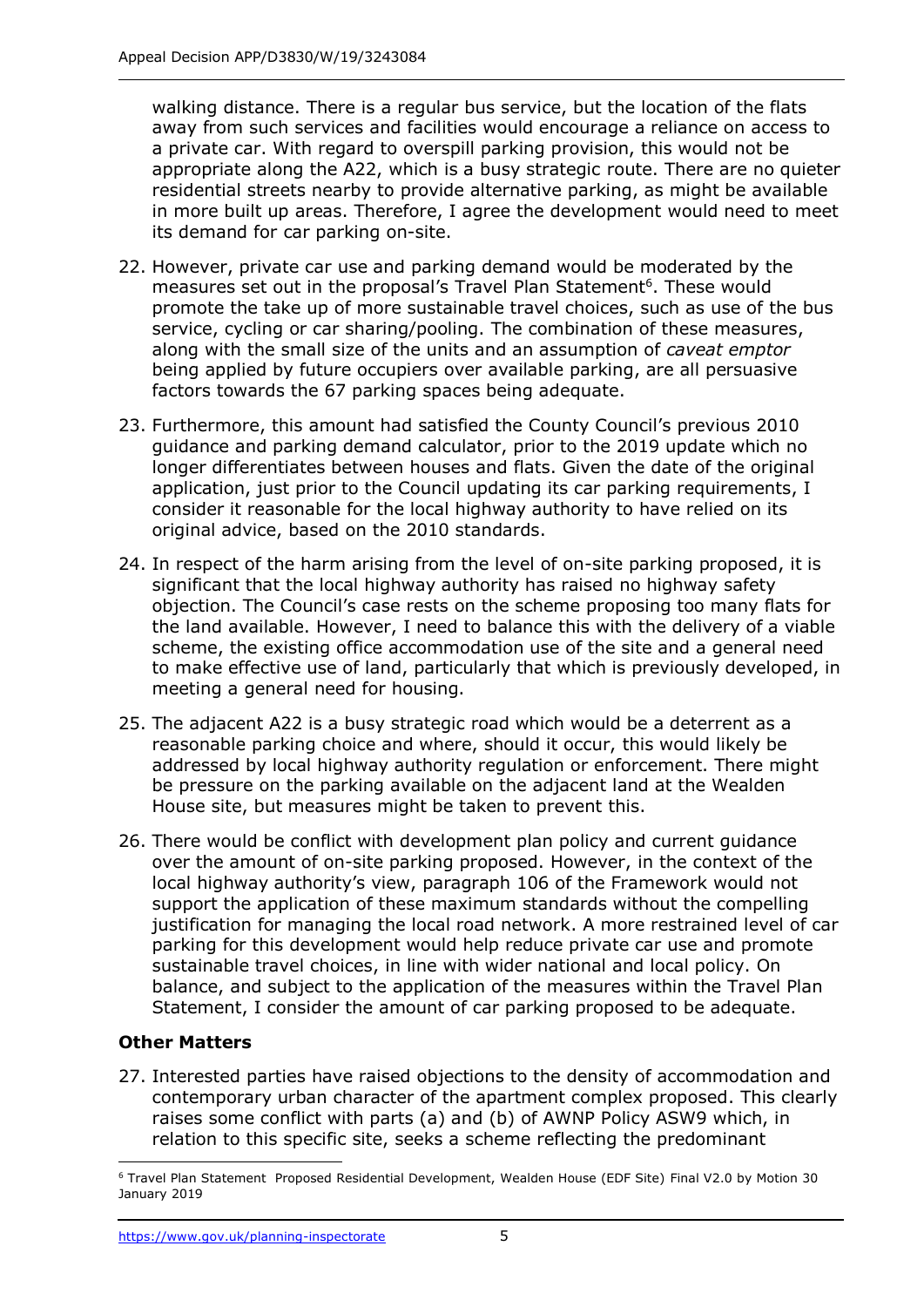character of the area, which is mainly that of two storey suburban housing set back from the road in spacious, verdant surroundings.

- 28. However, the scheme responds to the existing circumstances whereby the site is already set back from the main road behind vegetation and contains the substantial mass of the single EDF building. In this context, the breaking up of this extant mass into a range of smaller apartment blocks, maintaining tree screening and a buffer to the ancient woodland, with access as currently from Lewes Road, meets other parts of this policy. Whilst not finding universal favour, the design has been subject to a rigorous review process and, in the context of the existing site with its vacant office building, would be of a satisfactory design, without causing significant harm to the overall character and appearance of the wider residential area.
- 29. With the site parameters, taking account of the large office building and extent of car parking present, there would be impracticalities in delivering a viable scheme similar to housing within the surrounding area and which met all limbs of AWNP policies ASW9 and ASW14. I am satisfied that the scheme is otherwise of a suitable design given the site characteristics and constraints and would make effective use of this previously-developed land, with adequate landscaping and without material harm to the living conditions of neighbouring occupiers, due to either loss of light or privacy.
- 30. Regarding the interested party concerns over the submission of a revised red line application plan, extended to incorporate the site entrance, I am satisfied the amendment was before the Council and its decision was made on the basis of this. AWNP Policy AWS9 requires this site be developed from the existing access, and I am satisfied this is adequate to serve the development proposed.
- 31. With regard to AWNP Policy AWS10, governing any future proposal for the redevelopment of the adjacent Wealden House/Life Improvement Centre, I am content this proposal would not be of prejudice to this. I consider that Policy AWS9 is that relevant to the EDF part of Wealden House. In assessing this scheme against that, I am not depriving Ashbourne House residents of any protection provided by Policy AWS10, which specifically applies to the Life Improvement Centre part to Wealden House. Details of how this next-door site might be developed were not matters before me and remain outside the scope of this decision. Furthermore, there would be no highway safety justification for the requirement sought for this proposal to provide a separate access onto the A22 for Ashbourne House and Carlton House.

### **Unilateral Undertaking**

- 32. The UU/DV commits to financial contributions towards infrastructure, notably libraries, sport, community buildings, cycle paths and road safety, local community infrastructure, health services, education and police services, as well as making the SAMM/SANG payments. This provides the mitigation necessary over additional demands made on infrastructure and addresses the proposal's effects on the Ashdown Forest SPA, so as to satisfy policies DP20 and DP17 respectively.
- 33. I have had regard to both the evidence underpinning the SANG/SAMM measures and the Council's Development Infrastructure and Contributions SPD. On this basis, I have considered the UU/DV against the advice in paragraph 56 of the Framework and the statutory requirements of Regulations 122 and 123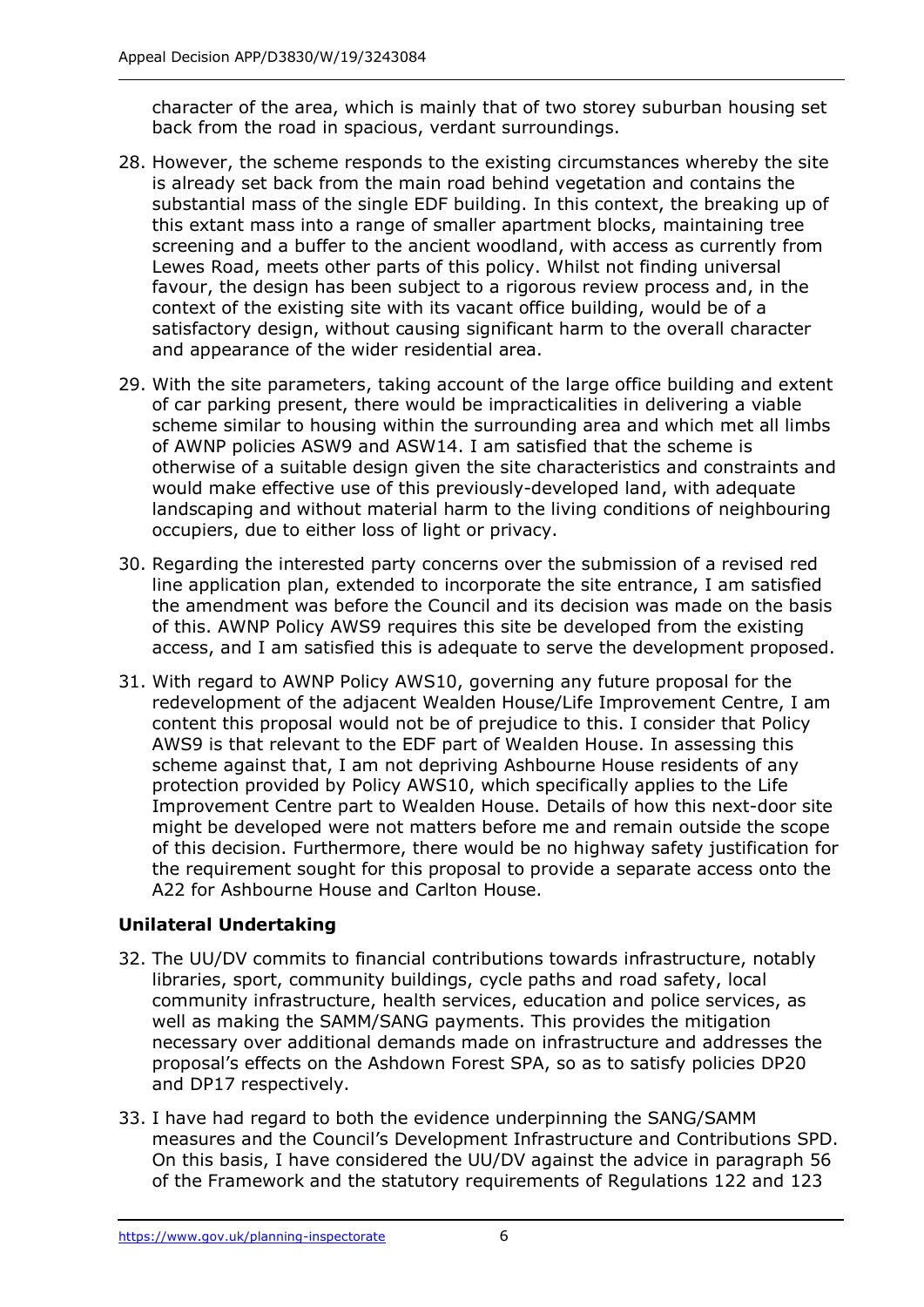of the Community Infrastructure Levy Regulations. These require that planning obligations should only be accepted where they are necessary to make the development acceptable in planning terms, are directly related to it and are fairly and reasonably related in scale and kind. I am content that the UU/DV satisfies these tests and therefore is a material planning consideration in deciding this appeal.

#### **Habitat Regulation Assessment (HRA)**

- 34. As competent authority, the Habitats Regulations impose a duty upon me to ensure that the appeal proposal would have no adverse effect on the integrity of the Ashdown Forest SPA and Special Area of Conservation (SAC). The potential effects of development on Ashdown Forest were assessed during the HRA process for the DP. This identified likely significant effects on the SPA from recreational disturbance and on the SAC from atmospheric pollution.
- 35. Atmospheric pollution derives from increased traffic emissions as a consequence of new development, which may lead to acidification and eutrophication through the nitrogen deposited, potentially to the detriment of the ecosystem of the SAC and its species composition. However, the 54 dwellings proposed would generate a lower number of vehicular trips compared to the previous office use. I have also considered the Mid Sussex Transport Study (Updated Transport Analysis) which assessed these air quality impacts and found capacity existed within the area to accommodate planned and windfall development without likely significant effects on the Ashdown Forest SAC.
- 36. Regarding the effects of this proposal, in combination with other developments, in respect of increased recreational disturbance affecting near-ground and ground nesting bird species in the SPA, this was also addressed in the DP HRA. As detailed in Policy DP17, this found mitigation measures were necessary to counteract the effects of a potential increase in recreational pressure from a net increase in dwellings within a 7km zone of influence around the SPA. The UU/DV provides the per bedroom financial contributions sought towards the mitigation approach agreed with Natural England. This provides for the SANG and SAMM approach.
- 37. As a satisfactory planning obligation has been submitted to address the impact of the proposal on the SPA, the Council has withdrawn this reason for refusal. Having reviewed the evidence before me, I am satisfied that the level of further recreational disturbance resulting from the 54 dwellings would be effectively offset by the contributions made to these strategic mitigation measures. Therefore, I am able to ascertain that this proposal would not have an adverse effect on the integrity of the European sites comprising Ashdown Forest SPA and SAC.

### **Planning Balance**

38. Through the UU/DV, the proposal would mitigate for the further demands made upon infrastructure and for the effects on the SPA. The Council is able to demonstrate the five-year supply of housing land required by the Framework. However, this does not place a ceiling over further provision. Despite not being capable of viably supplying any affordable housing, the scheme for 54 market dwellings would still provide significant social benefits, with the environmental advantage of making effective use of previously developed land. The parking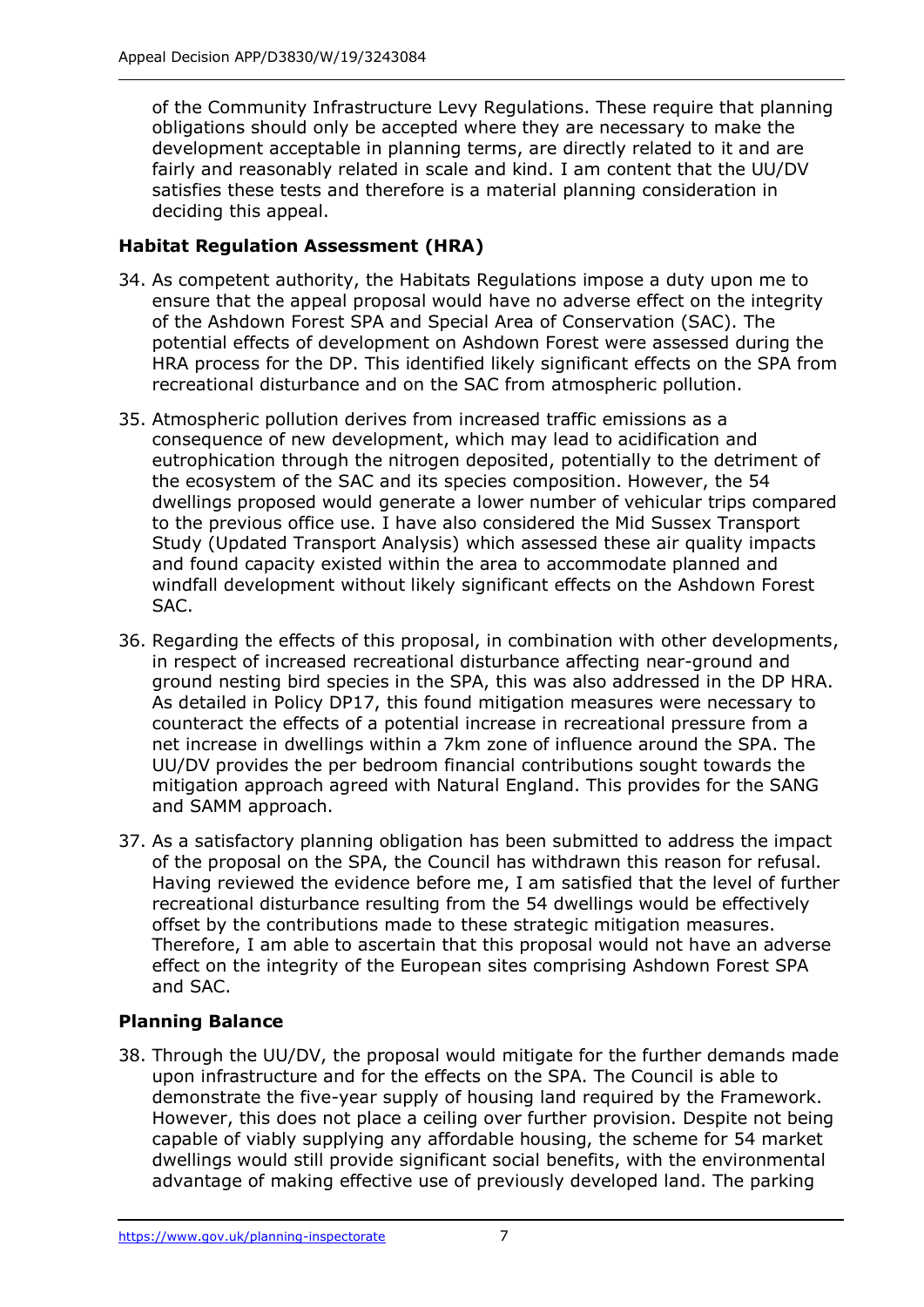provision, whilst below development plan policy requirements, would not give rise to any substantiated highway safety implications. The 67 spaces would be sufficient for the development, but not an amount that would be a disincentive towards sustainable travel choices. In all, the proposal would bring forward significant benefits, sufficient to outweigh any harm identified.

#### **Conditions and Conclusion**

- 39. The conditions suggested by the Council were discussed with the main parties at the Hearing, where there was broad agreement. I have subsequently considered these in the light of the tests set out in Paragraph 55 of the Framework and the Planning Practice Guidance, amending them where necessary for the sake of succinctness, clarity and precision.
- 40. In addition to the standard condition establishing the three-year time limit for commencing the development (1), another is necessary in the interests of certainty which sets out the details and drawings subject to which the planning permission is granted (2).
- 41. There is clear justification for certain matters to be addressed by precommencement conditions. In the interests of preserving the satisfactory living conditions of neighbouring occupiers during the demolition and building works, a condition requiring agreement to and implementation of a Construction Method Statement (CMS) is needed (3). To secure the protection and management of the adjacent ancient woodland, a condition governs agreement and implementation of the necessary measures (4). The Council has stated that a phased contaminated land condition should be attached to ensure the site is safely developed for its end use. Additionally, a discovery strategy should also be attached, so that in the event that contamination not already identified through the desktop study is found, works stop until such time that a further assessment has been made, and further remediation methods put in place if needed. I have applied the conditions recommended  $(5 - 7)$ . In the interests of the satisfactory appearance of the completed development, a condition is required over external finishes and details (8).
- 42. Prior to occupation conditions are required to secure suitable landscaping (9), cycle storage (10), car parking and turning space (11), visibility at the junction onto the A22 (12), noise protection (13), lighting (14), drainage (15) and the Travel Plan measures (16). In addition to the CMS, the living conditions of neighbouring occupiers need to be protected by set hours and days for construction and deliveries (17,18).
- 43. Subject to these conditions, and having taken into account all further matters raised, I conclude that the appeal should be allowed.

## *Jonathan Price*

Inspector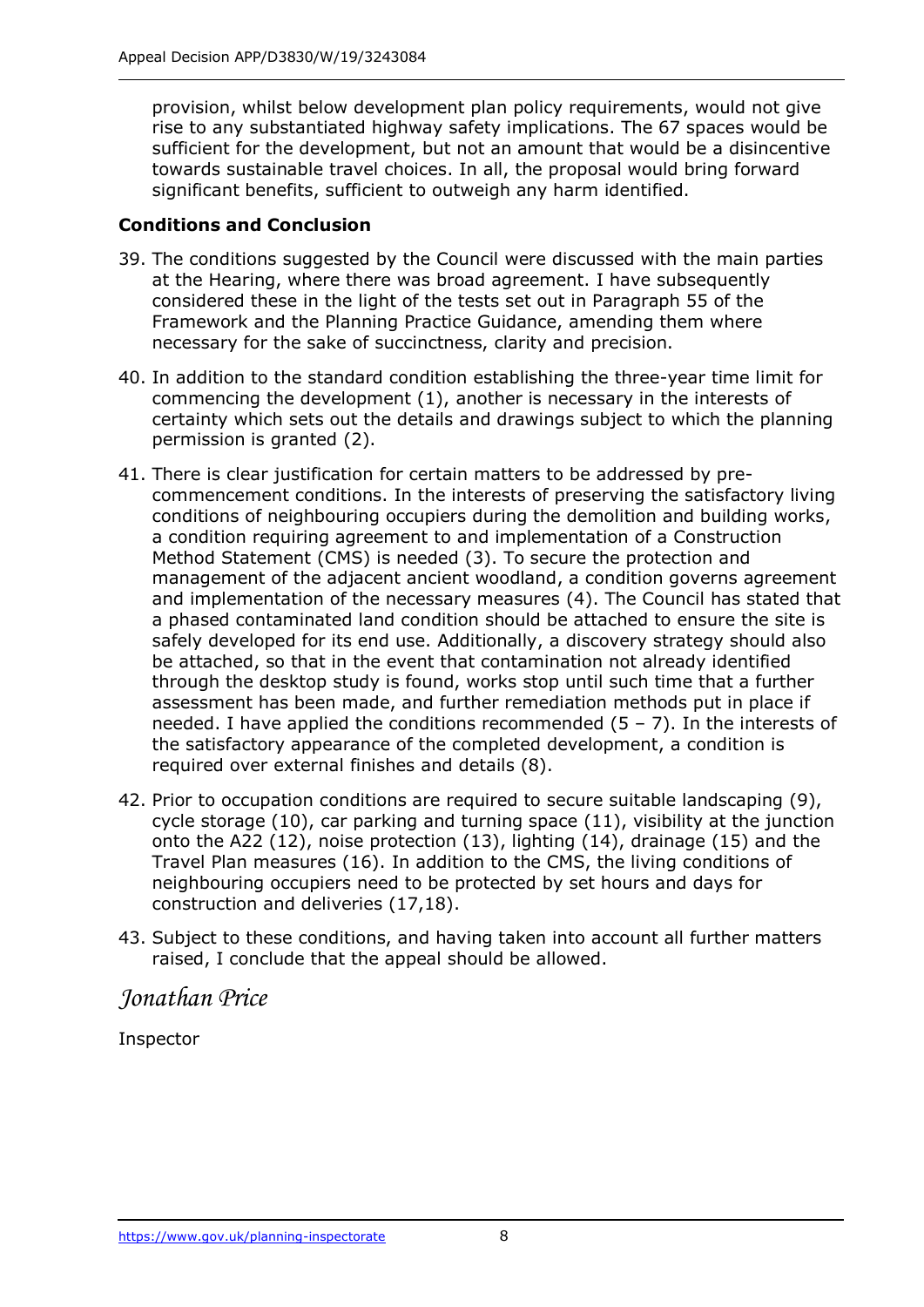#### **APPEARANCES**

FOR THE APPELLANT:

| John Escott<br>BA(Hons) DipTP MRTPI                             | Robinson Escott Planning LLP          |
|-----------------------------------------------------------------|---------------------------------------|
| Dr Andrew Golland BSc (Hons)<br><b>PhD MRICS</b>                | <b>Andrew Golland Associates</b>      |
| Steve Giles BEng (Hons) IEng<br>FIHE MCIHT CMILT MICE<br>MSoRSA | Motion                                |
| Darren Jon Page<br>BA (Hons) Dip Arch RIBA                      | Director, Lytle Associates Architects |

#### FOR THE LOCAL PLANNING AUTHORITY:

| Steven King, BSc (Hons)<br>Dip TP, MRTPI | Planning Applications Team Leader MSDC |
|------------------------------------------|----------------------------------------|
| Jennifer Bale                            | Solicitor MSDC                         |
| Emily Hatch LLB (Hons)                   | Dixon Searle Partnership Ltd.          |
| Nick Molyneux                            | Dixon Searle Partnership Ltd.          |
| INTERESTED PERSONS:                      |                                        |
| Councillor J Belsey                      | <b>MSDC Ward Councillor</b>            |
| Michael Comer                            | Local resident                         |
| Jenny Forbes                             | Ashurst Wood Village Council           |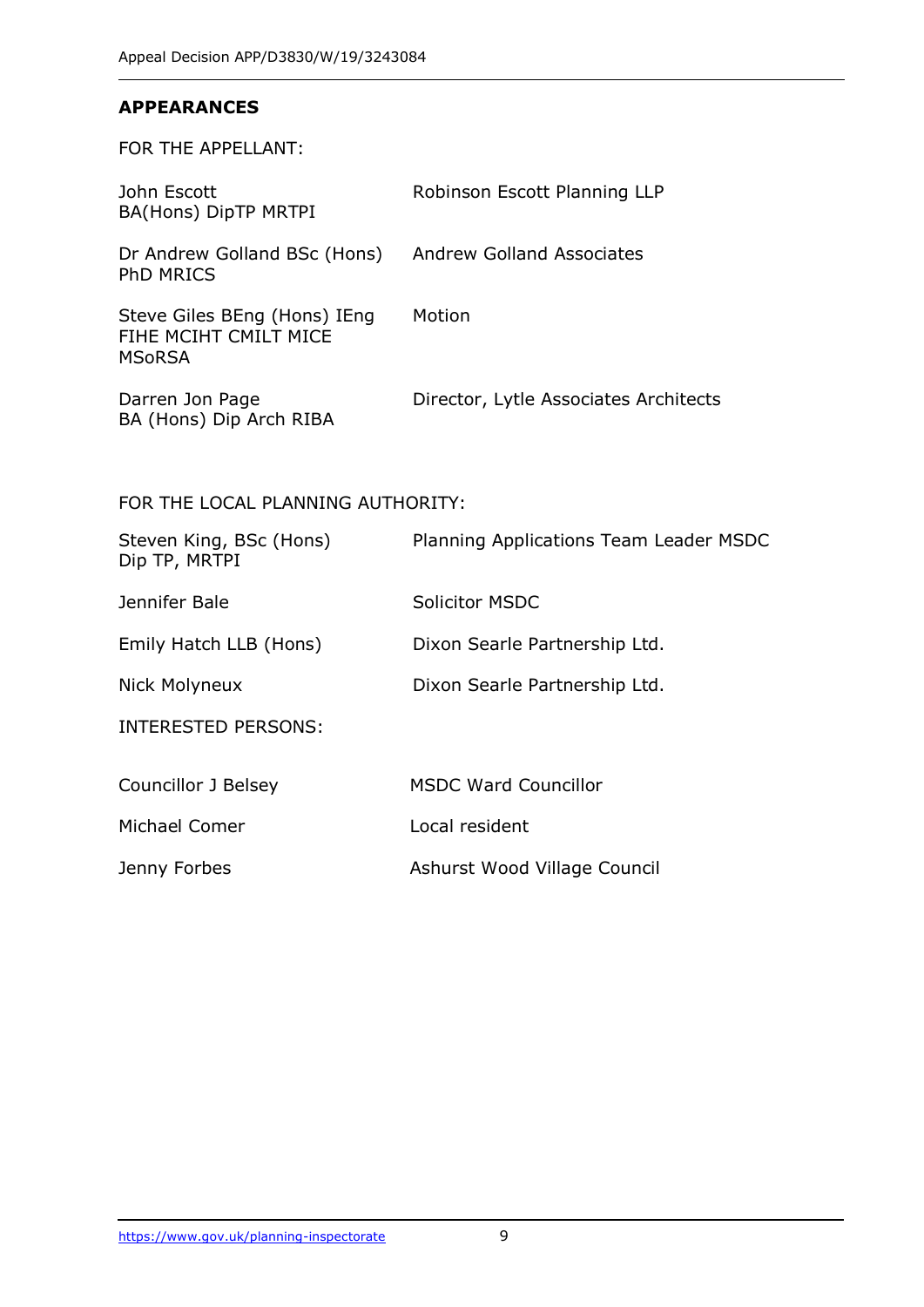#### **Schedule of Conditions**

- 1) The development hereby permitted shall begin not later than 3 years from the date of this decision.
- 2) The development hereby permitted shall be carried out in accordance with the following approved plans and reports: location plan 1809 01 A; proposed block plan 1809\_02 C; proposed site plan 1809\_05 H; existing floor plans 1809 10; existing floor plans 1809 11; existing roof plan 1809\_12; existing elevations 1809\_15; existing elevations 1809\_16; existing elevations 1809\_17; existing elevations 1809\_18; proposed floor plans 1809\_125 B; proposed floor plans 1809\_126 B; proposed elevations 1809\_127 B; proposed roof plan 1809\_128 A; proposed elevations 1809\_130 A; proposed elevations 1809\_131 A; proposed elevations 1809\_132 A; proposed floor and elevations plan 1809\_135 A; proposed floor plans 1809\_136 B; proposed elevations 1809\_140; proposed roof plan 1809 141 A; proposed floor plans 1809 50 C; proposed floor plans 1809\_51 C; proposed floor plans 1809\_52 C; proposed floor plans 1809\_53 D; proposed floor plans 1809\_54 C; proposed elevations 1809\_55 C; proposed elevations 1809\_56 C; proposed elevations 1809\_57 C; proposed floor plans 1809\_60 C; proposed floor plans 1809 61 C; proposed floor plans 1809 62 C; proposed floor plans 1809\_63 C; proposed floor plans 1809\_64 B; proposed elevations 1809\_65 C; proposed elevations 1809\_66 C; proposed elevations 1809\_67 C; proposed floor and elevations plan 1809 70 C; proposed floor plans 1809 71 C; proposed floor plans 1809\_72 C; proposed floor plans 1809\_73 C; proposed floor plans 1809 74 B; proposed elevations 1809 75 C; proposed elevations 1809 76 C; proposed elevations 1809 77 C; proposed floor plans 1809\_80 D; proposed floor plans 1809\_81 E; proposed roof plan 1809 82 C;; proposed elevations 1809 85 C; proposed elevations 1809\_86 D; proposed floor plans 1809\_95 C; proposed floor plans 1809 96 C; proposed floor plans 1809 97 C; proposed floor plans 1809\_98 C; proposed floor plans 1809\_99 B; proposed elevations 1809 100 C; proposed elevations 1809 101 C; proposed elevations 1809 102 C; proposed elevations 1809\_103 C; proposed floor and elevations plan 1809\_105 B; street scene 1809\_115 D; Flood Risk Assessment and SuDS Assessment by Motion 20 February 2019 Final Rev B; Arboricultural assessment and method statement reference 18089- AA4-AS, Barrell Tree Consultancy 26 July 2019; Outline Ancient Woodland Management Plan relating to land at Wealden House, Ashurst Wood by Land Management Services Ltd February 2019; Recommendations in the Phase 1 Vegetation Survey and Risk Assessment for Protected Species, Ralph Hobbs BSc ARCS MCIEEMrtd April 2018
- 3) No development shall take place, including any works of demolition, until a Construction Method Statement has been submitted to, and approved in writing by the local planning authority. The Statement shall provide for:
	- i) the method of access and routing of vehicles during construction;
	- ii) the parking of vehicles of site operatives and visitors;
	- iii) loading and unloading of plant and materials;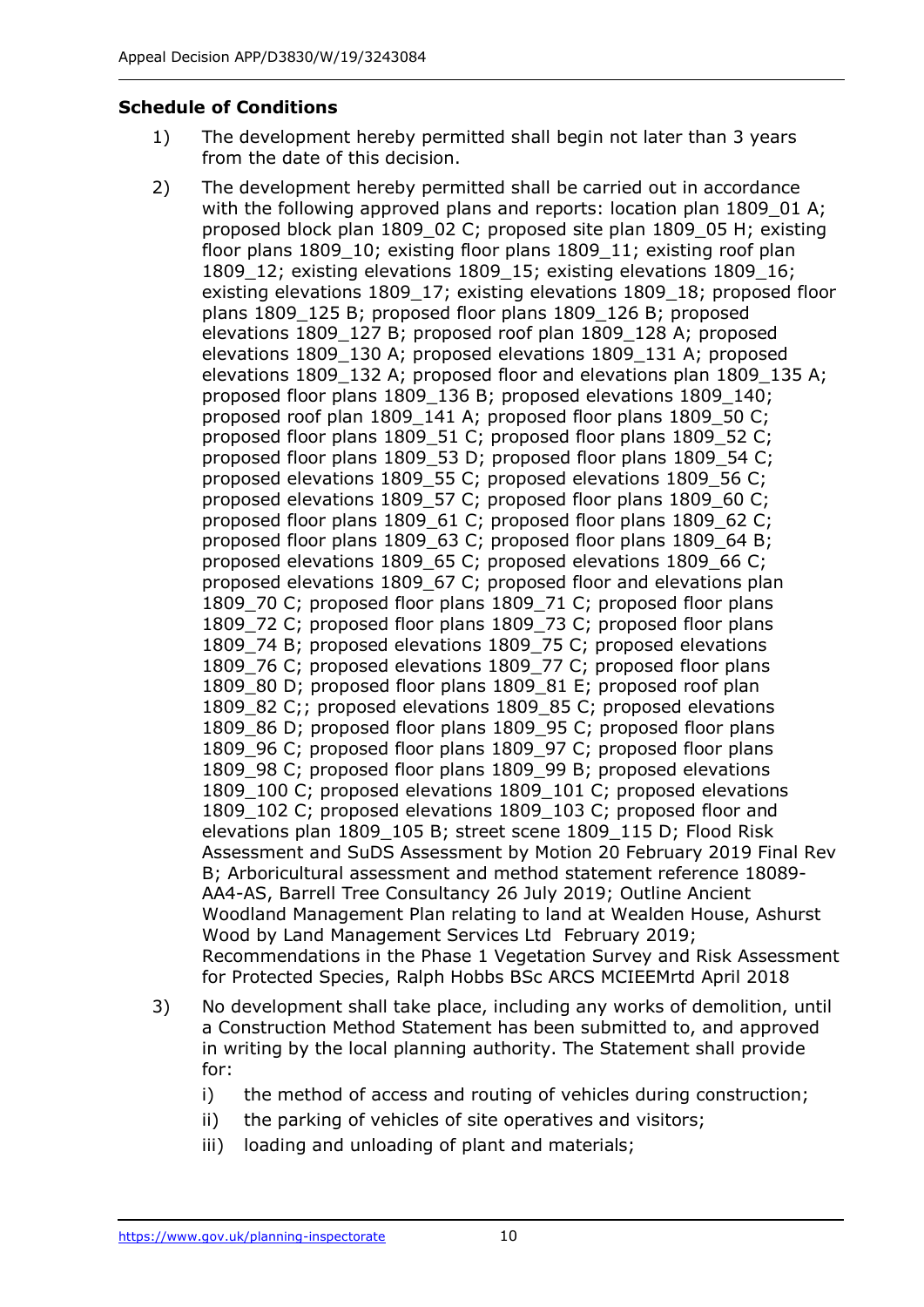- iv) storage of plant and materials used in constructing the development;
- v) the erection and maintenance of security hoarding including decorative displays and facilities for public viewing, where appropriate;
- vi) wheel washing facilities;
- vii) measures to control the emission of dust and dirt during construction;
- viii) a scheme for recycling/disposing of waste resulting from demolition and construction works;

The approved Construction Method Statement shall be adhered to throughout the construction period for the development.

- 4) No development shall take place, including any works of demolition, until the following details have been submitted to, and approved in writing by, the local planning authority:
	- i. Protective fencing details including specification and timing of erection and removal in relation to construction and landscaping to ensure that the adjacent ancient woodland is protected;
	- ii. A finalised woodland management plan for the adjacent ancient woodland, based on the outline plan submitted.

The approved details shall be implemented in full unless otherwise approved in writing by the local planning authority.

5) No development shall take place until there has been submitted to and approved in writing by the local planning authority

a) a desk study report documenting all the previous and existing land uses of the site and adjacent land in accordance with best practice including BS10175:2011+A1:2013 Investigation of potentially contaminated sites - code of practice. The report shall contain a conceptual model showing the potential pathways that exposure to contaminants may occur both during and after development;

and, unless otherwise agreed in writing by the local planning authority,

b) a site investigation report documenting the ground conditions of the site and incorporating chemical and gas analysis identified as appropriate by the desk study created in accordance with BS10175:2011+A1:2013 and BS 8576:2013 Guidance on investigations for ground gas. Permanent gases and Volatile Organic Compounds (VOCs); the laboratory analysis should be accredited by the Environment Agency's Monitoring Certification Scheme (MCERTS) where possible; the report shall refine the conceptual model of the site and state either that the site is currently suitable for the proposed end-use or that will be made so by remediation;

and, unless otherwise agreed in writing by the local planning authority,

c) A remediation method statement detailing the remedial works and measures to be undertaken to avoid risk from contaminants and/or gases when the site is developed and proposals for future maintenance and monitoring. For risks related to bulk gases, this will require the production of a design report and an installation report for the gas as detailed in BS 8485:2015 - Code of practice for the design of protective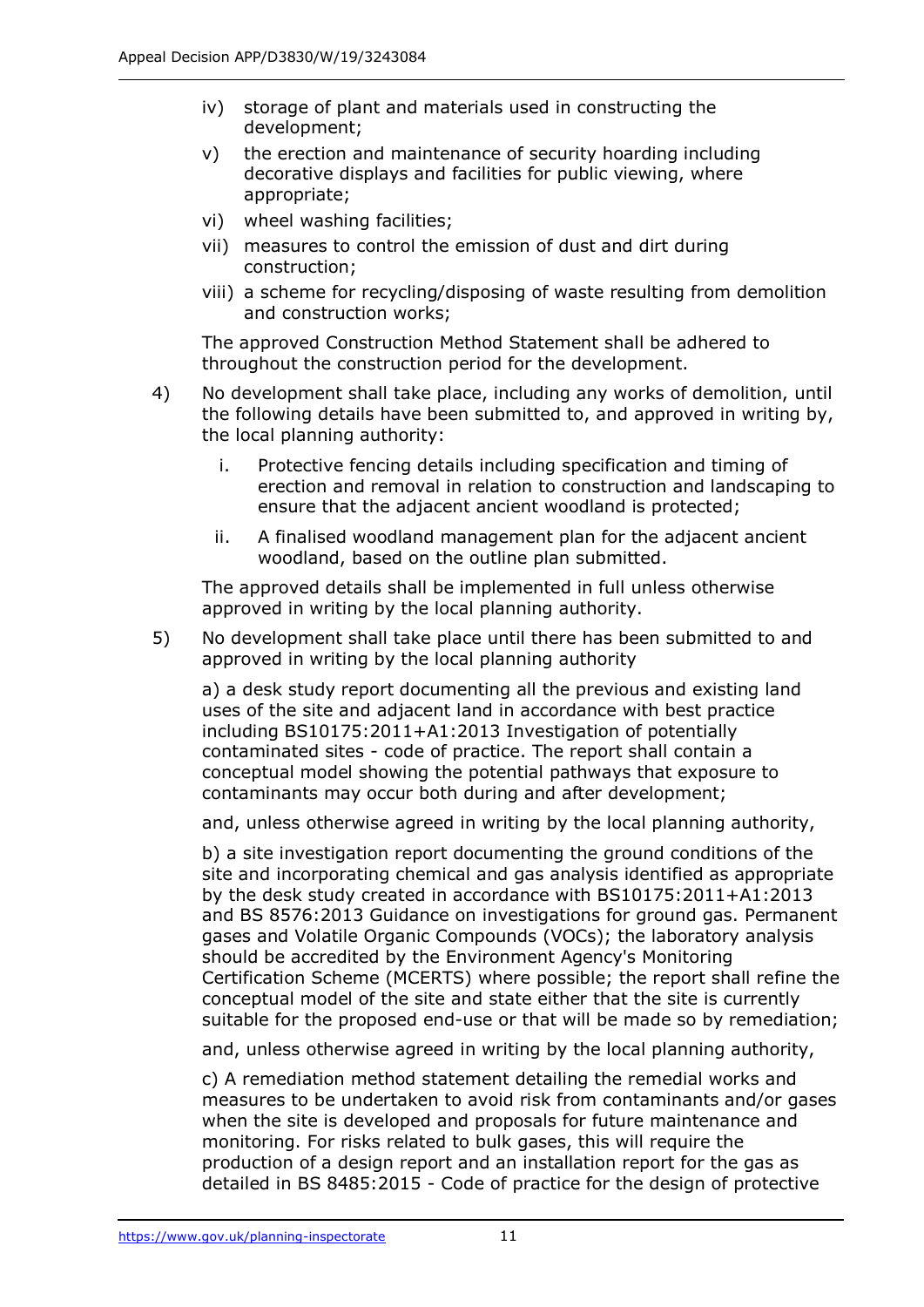measures for methane and carbon dioxide ground gases for new buildings. The scheme shall consider the sustainability of the proposed remedial approach. It shall include nomination of a competent person to oversee the implementation and completion of the works.

- 6) The development hereby permitted shall not be occupied until there has been submitted to and approved in writing by the local planning authority verification by the competent person approved under the provisions of condition 5 c) that any remediation scheme required and approved under the provisions of conditions 5 c) has been implemented fully in accordance with the approved details (unless varied with the written agreement of the local planning authority in advance of implementation). Unless otherwise agreed in writing by the local planning authority such verification shall comprise a stand-alone report including:
	- a) description of remedial scheme
	- b) as built drawings of the implemented scheme
	- c) photographs of the remediation works in progress

d) certificates demonstrating that imported and/or material left in-situ is free of contamination, and records of amounts involved.

Thereafter the scheme shall be monitored and maintained in accordance with the scheme approved under conditions 5 c).

- 7) If during construction, contamination not previously identified is found to be present at the site then no further development (unless otherwise agreed in writing by the local planning authority), shall be carried out until a method statement identifying, assessing the risk and proposing remediation measures, together with a programme, shall be submitted to and approved in writing by the local planning authority. The remediation measures shall be carried out as approved and in accordance with the approved programme. If no unexpected contamination is encountered during development works, on completion of works and prior to occupation a letter confirming this should be submitted to the local planning authority. If unexpected contamination is encountered during development works, on completion of works and prior to occupation, the agreed information, results of investigation and details of any remediation undertaken will be produced and approved in writing by the local planning authority.
- 8) No development above slab level shall take place until the following details have been submitted to and approved in writing by the local planning authority:
	- i. 1:20 scale elevation (vignette) and section drawings that show a typical part and elements of one of the 4 storey building's front elevations.
	- ii. Facing materials including windows
	- iii. The rainwater discharge arrangements
	- iv. The design and layout of solar panels and lift-housing on the roof
- 9) The dwellings hereby permitted shall not be occupied until full details of a hard and soft landscaping scheme, including boundary treatments and the provision of a soft landscaped threshold on both sides of the block of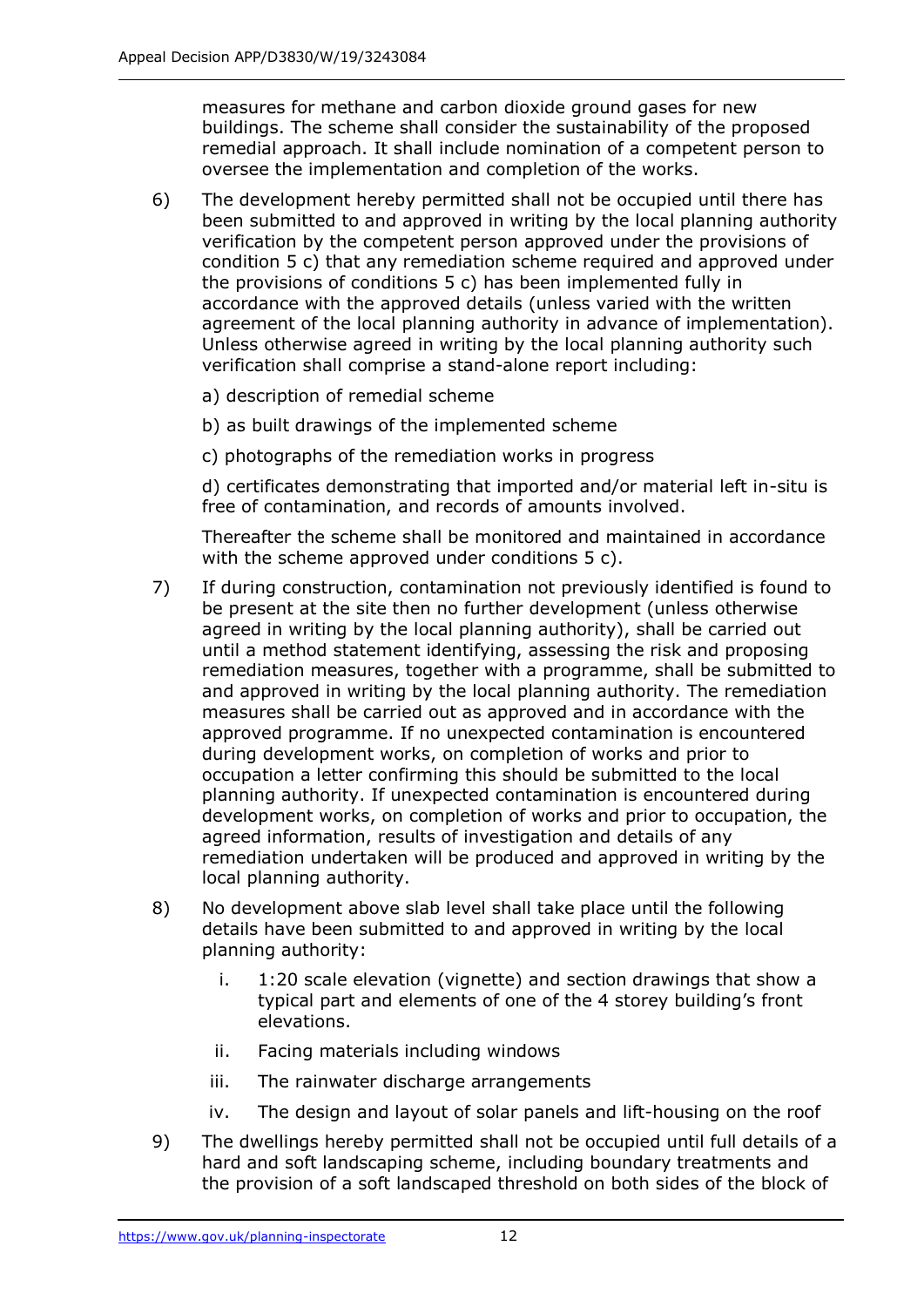flats incorporating plots 7-12, have been submitted to and approved in writing by the local planning authority. These details shall include indications of all existing trees and hedging on the land, and details of those to be retained, together with measures for their protection in the course of development. The works shall be carried out prior to the occupation of any part of the development or in accordance with the programme agreed by the local planning authority. Any trees or plants which, within a period of five years from the completion of development, die, are removed or become seriously damaged or diseased, shall be replaced in the next planting season with others of similar size and species, unless the local planning authority gives written consent to any variation.

- 10) The dwellings hereby permitted shall not be occupied until details of bicycle storage have been submitted to and approved in writing by the local planning authority. This storage shall thereafter be retained for the parking of bicycles and for no other purpose.
- 11) The dwellings hereby permitted shall not be occupied until the parking spaces/turning facilities shown on the submitted plans have been provided. The areas shall thereafter be retained solely for the parking/turning of vehicles.
- 12) The dwellings hereby permitted shall not be occupied until the visibility splays onto the Lewes Road have been provided in accordance with the approved plans. Once provided the splays shall thereafter be maintained and kept free of all obstructions over a height of 0.6m above the adjoining carriageway level.
- 13) The dwellings hereby permitted shall not be occupied until noise protection measures have been implemented in accordance with details that shall have had the prior written agreement of the local planning authority. Unless otherwise agreed in writing, the submitted scheme shall demonstrate that the maximum internal noise levels in bedrooms and living rooms in residential properties post construction will be 30 dB LAeq T (where T is 23:00 -07:00) and 35 dB LAeq T (where T is 07:00 - 23:00). Noise from individual external events typical to the area shall not exceed 45dB LAmax when measured in bedrooms and living rooms internally between 23:00 and 07:00, post construction. Noise levels in gardens and public open spaces shall not exceed 55 dB LAeq 1 hr when measured at any period.
- 14) The dwellings hereby permitted shall not be occupied until details of a lighting scheme have been submitted to, and approved in writing, by the local planning authority. The lighting scheme shall thereafter be provided and maintained in accordance with these details.
- 15) The dwellings hereby permitted shall not be occupied until the details in the Flood Risk Assessment and SuDS Assessment by Motion dated 20 February 2019 have been implemented, having had the Council's prior written approval of a management and maintenance plan for the lifetime of the development, which shall have included arrangements for adoption by any public authority or statutory undertaker and any other arrangements to secure the operation of the scheme throughout its lifetime. Maintenance and management during the lifetime of the development should be in accordance with the approved details.